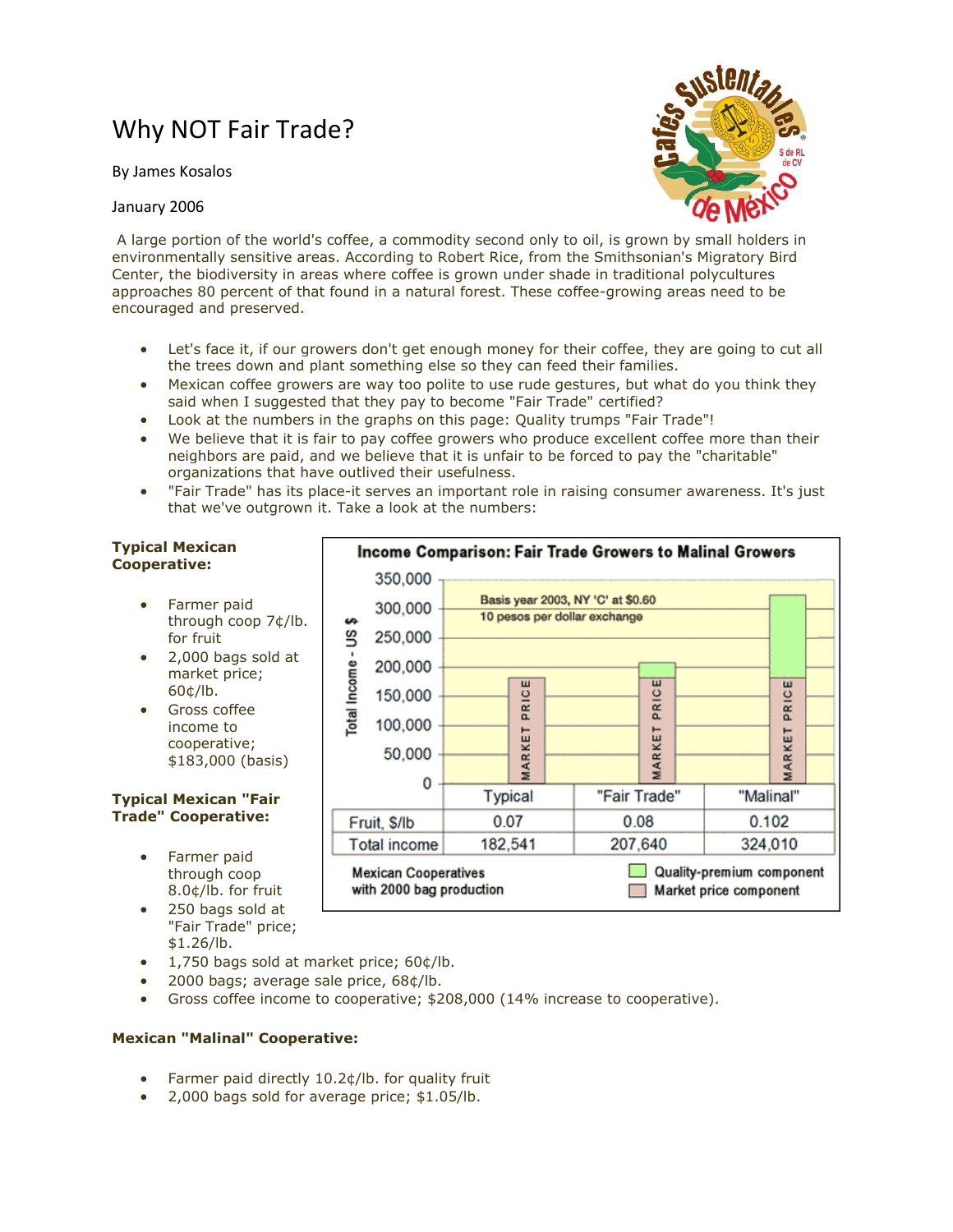- Additional minimum profit share of 5¢/lb. for all SCAA grade #1 coffee paid to cooperative.
- Gross coffee income to cooperative; \$324,000 (78% increase to cooperative).

#### **Our Focus Is QUALITY**

Value for Value

- Farmers are paid directly for quality fruit
- Our agreement specified additional quality-based profit sharing
- We provide financing to support the harvest

Above all we remain focused on quality and consistency. Without these, our coffee will remain a commodity, and those of us in Mexico and Central America, where are focused the flyways for migratory birds, will continue to operate at a strong disadvantage.

We believe that quality, and consistency, taken with strong relationships with like minded coffee roasters and their customers, the consumers, are the best way to elevate coffee to true specialty standards and away from the brutal indifference of the commodity market where prices are completely disconnected from the cost of production.

The graphs below were part of a presentation made on the "Market Outlook for Differentiated Coffees" by Lawrence Pratt, CIMS Executive Director, at Sintercafe, November, 2005.

The data show that premiums for certification are more important to those producing commodity coffee. Premiums for quality far outweigh those for certification, particularly when the "C" market is low.

Quality premiums stabilize prices and help isolate producers from the commodity market.